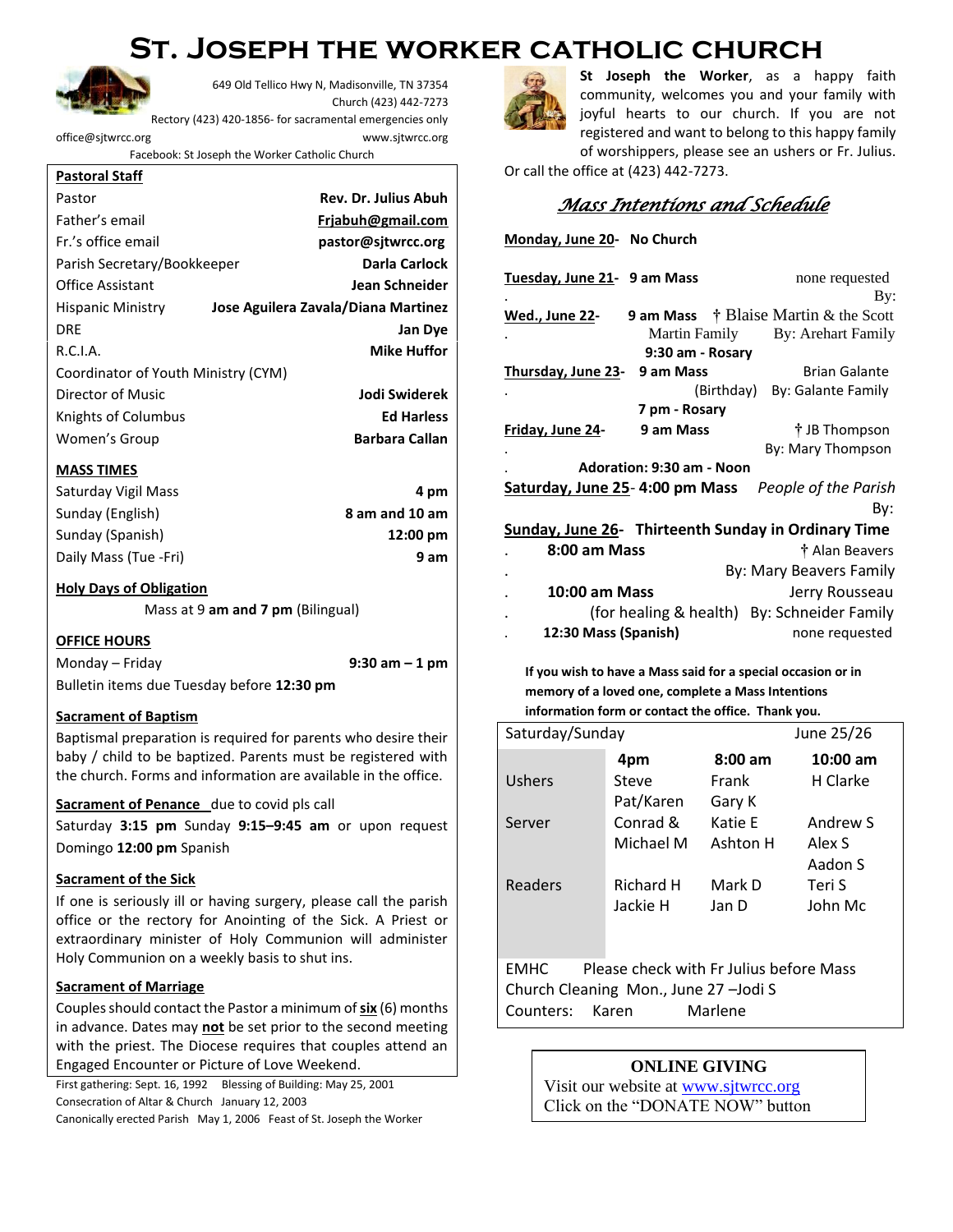### **WEEKLY FINANCIAL STEWARDSHIP**:

| June 11-12, 2022 |        |                     | Week 50    |  |
|------------------|--------|---------------------|------------|--|
| Attendance: 345  |        | Weekly Need: \$4063 |            |  |
| Offering         | Online | week $+/-$          | <b>YTD</b> |  |
| 4348             | 125    | $+410$              | $+30,277$  |  |

Capital Exp. \$ 95 Capital Build Fund \$ 1 9 5 Good Shepherd \$134 Feed My Sheep \$132 Thanks to all who give so generously. God Bless you! Online Giving visit our website [www.sjtwrcc.org](http://www.sjtwrcc.org/)



# *Pray for Our Sick Parishioners*

Dale Bauer Mary Cornejo Madeline Albach Ron Eydt Raymond Hinkle Maria Figueroa Jeanne Huffor Karen Ruggiero Alvaro Pina Hugo Schielke Patty Swatzell Dennis Wilson

# *Pray for Those in the Military*<br>las Dickson **Robert Dickson**

Nicholas Dickson Matthew Fioravanti Liam Adams Aiden Weber Seth Turpeinen

**To add & remove from the list, please contact the office** Any parishioner who is sick or having surgery, notify Fr. Julius or the office (privacy extended to those who request it).

**Event of Death**: notify the office if you would like the Parish to share your grief if a family member dies. Mass can be offered immediately or at a date convenient to the family.

**Happy Birthday** – Steven Behr, Donna Hay, Roberto Jimenez, Gerardo Leon, Jose Lopez, Michael Munro, Eduardo Pina, Jose Rodriguez, Deloras Russo, Esmeralda Torres, Brian Zavala, Roberto Zavala

**Happy Anniversary –** Jim & Jan Aleksa, Ronald & Judith Cross, Randy & Kathleen Stakes, Stan & Carol Liponoga, Rocco & Delores Rescigno



**Coffee & Donuts** will be served after the 8 AM and 10 AM Masses in the parish hall. Come and join us!

On Saturday, July 16, 2022, our parish will celebrate the **30th Anniversary of the Ordination of Father Julius Abuh**! Mass will be at 4 PM followed by a catered buffet dinner in the church hall at 5:30 PM. If you care to attend the dinner, please return your completed reservation form with your check to the parish office by June  $25<sup>th</sup>$ . Extra reservation forms are located in the Narthex.

**The Knight of Columbus Annual Yard Sale** will be held September 9-10 (Sept. 8 for Parishioners Only!) with proceeds supporting their many Monroe County charities. As you complete your spring house cleaning, please consider donating those items that you no longer need to this worthy event. All items of value that are clean and in working order are welcomed. **They will be happy to pick-up your**  donations. Items needed: Books; Clean Clothing; Furniture; Pictures; Decorative items; Clean Bedding; Large & Small Appliances; Power & Hand Tools; Lawn & Garden Equipment; Kitchen Pots, Pans, Dishes & Utensils; Automobiles & Auto parts; Sporting Goods; Camping Gear & Equipment; Boats & Boating Equipment; Christmas Decorations; Electronics; Musical Instruments and Supplies; Crafts; and Toys. **Contact Ed Harless at 423-884- 2575 or Dan Callan at 423-807-6118 for additional information.**

The **SJTW Women's Group** will meet Saturday June 25th at 11:00 AM in the church hall. All women of the parish are welcome.



**Our Blessed Mother** asks us to pray the rosary for world peace. Join us to say the rosary at **7:00 PM, Thursdays at the grotto.** 

# **Thought for the Week:**

"In the first place, through the reception of the Sacrament of the Eucharist, Christ himself, the cause of grace becomes present in man"

## **St. Thomas Aquinas**

"Receive Communion often, very often…there you have the sole remedy, if you want to be cured. Jesus has not put this attraction in your heart for nothing…" **St. Therese of Lisieux**